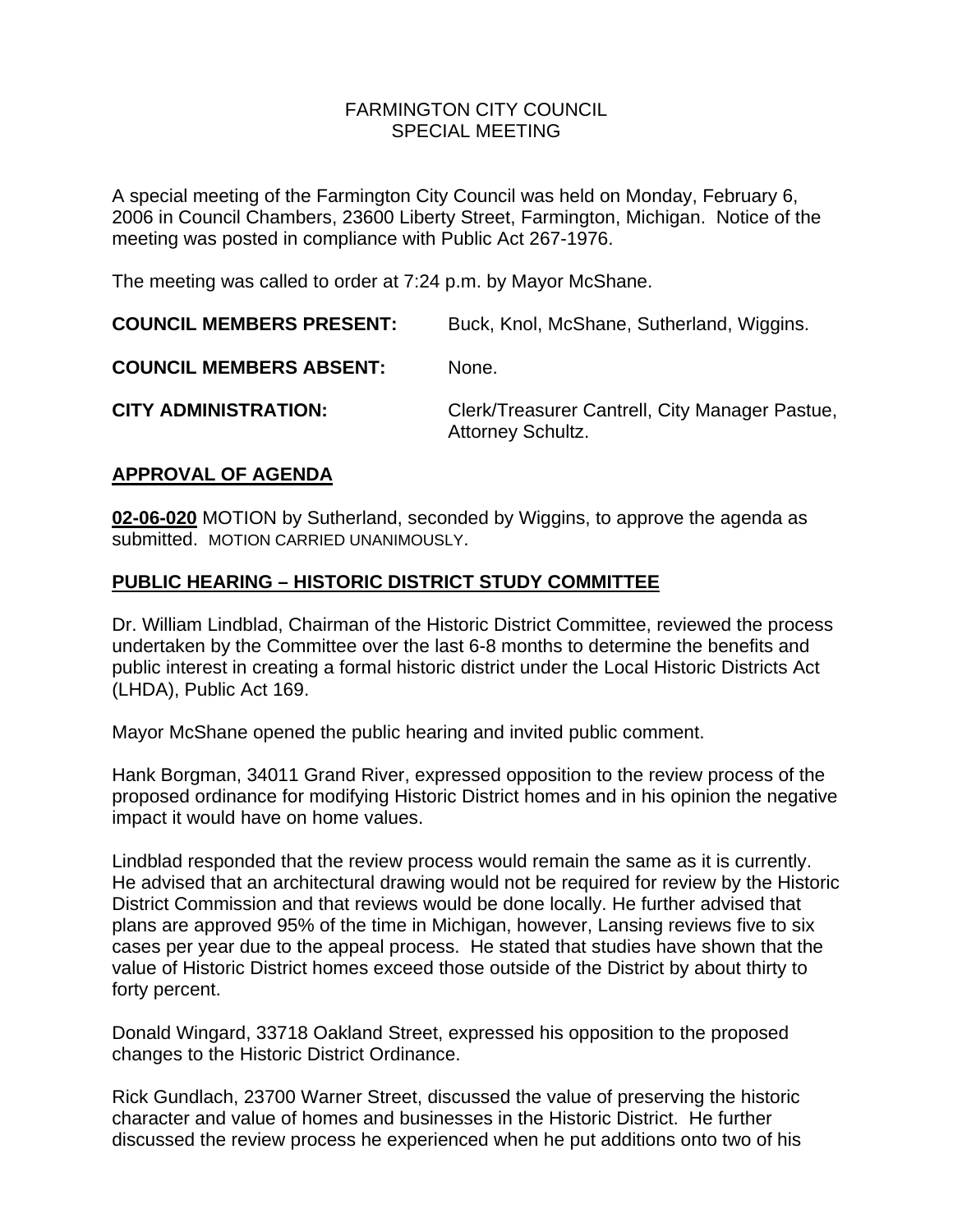historic homes. He stated that the process included a review by the Historical Commission which he welcomed in his effort to preserve the historical character of his homes. He stated that it is important that the City supports the preservation of all historic homes in order to ensure their continued value. He noted the value of a tax incentive program that provides relief to owners who want to fix up their historic homes. He expressed support for the proposed changes to the Historic District Ordinance.

Betty Borgman, 34011 Grand River, expressed opposition to the proposed changes citing concerns regarding the legal fees required to establish the ordinance and the delays that would be caused by the two binding reviews required.

Jim Mitchell, 23211 Floral Street, referred to a four page letter submitted to the City Manager outlining his concerns regarding the proposed change in ordinance. He stated that the tax incentive for residential properties would be minimal. He further stated that his primary concern is the control of property and who would benefit. He pointed out that the review process of the proposed ordinance may require a homeowner to make a greater financial investment than originally intended due to higher standards for historic home preservation. He stated that in some cases homeowners may not be able to meet the increased financial burden, and therefore, property improvements may not be made.

Mitchell stated that, as a former City Councilmember, he would not have supported the proposed ordinance unless it was supported by the majority of the property owners affected. He noted that in Farmington Hills participation is on a voluntary basis in that each property becomes its own Historic District.

Doug Peterson, 33209 Oakland, a member of the Historic District Study Committee, discussed his concerns regarding the Historic District and the positive impact an ordinance change would have on his own renovations in terms of the assistance he might gain through the review process. He stated that, on balance, a change to the ordinance is better than no change at all. He requested that Council make a definitive decision regarding change to the ordinance. He questioned how the City would ensure the preservation of the Historic District if Council voted against the proposed ordinance. He asked about the administration of the ordinance if it is approved. He asked Council for their careful consideration of both sides of the issue.

Diane Cassidy, Farmington Hills resident and part owner of an historic commercial property, stated that a decision regarding any renovation to her building should be hers alone.

Responding to a question from Councilmember Buck, Lindblad confirmed that there were one hundred thirty-three Historic District properties in the City as provided by the Assessor's office. He confirmed that the survey was mailed to Historic District properties only. He stated that a survey of historic properties outside the District would have been a huge undertaking.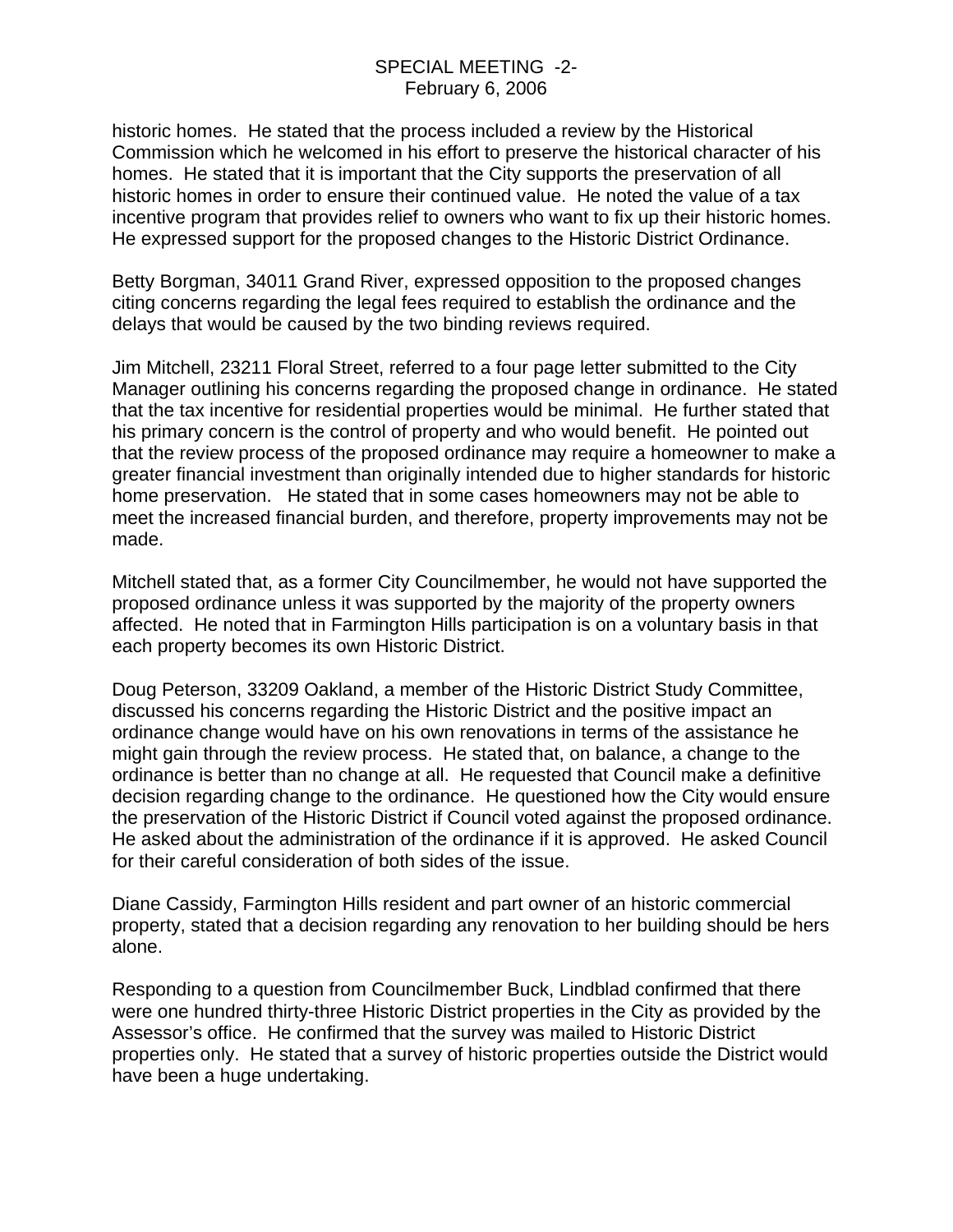## SPECIAL MEETING -3- February 6, 2006

Councilmember Buck asked about the number of properties in the Historic District that have genuine historic character. Lindblad responded that determining genuine historic value is not a straightforward process, noting that the significance may not be in the structure

but rather the person of interest who lived there. He stated that if the City continued its effort to establish a Certified Local Government (CLG), the Commission would have to survey all of the historic structures and determine which ones are contributing and which ones are noncontributing.

Buck questioned how such a survey would be funded. City Manager Pastue responded that the survey could be accomplished through community volunteers, use of an intern or hiring an outside consultant.

Buck asked if the concern regarding the maintenance of historic properties was a driving force to change the ordinance. Lindblad responded that the concern was less about properties falling into disrepair and more about alternations that would cause them to lose their historic nature.

Councilmember Knol asked about other communities that have both complied with Public Act 169 and have contiguous historic districts similar to Farmington. Lindblad responded that some of those communities included: Plymouth, Franklin, Huntington Woods, Northville, Ann Arbor and Birmingham.

Councilmember Sutherland asked whether it is necessary to have a contiguous area designated as an historic district or might individual districts be established similar to Farmington Hills in order to obtain grants under the CLG. Lindblad responded that Farmington Hills is a unique situation and presently there is litigation to overturn that arrangement. He confirmed that Farmington Hills is a CLG approved district.

Sutherland asked if there would be an advantage in allowing individual properties to establish their own districts rather than establishing one central district.

Attorney Schultz advised that the statute permits noncontiguous districts such as in Farmington Hills, however, any plan must receive approval at the state level.

Knol stated that Farmington is unique in that it already has a contiguous district and it was originally set up to preserve its historical nature and character. She further stated that if individual districts were established, the City would lose the character of an historical downtown district.

Councilmember Wiggins asked Lindblad to comment on Mitchell's earlier comments regarding the minimal tax credits that would be realized under the CLG.

Lindblad reviewed the tax credit provision under the CLG, noting that they are not only for exterior changes but also for interior modifications. He stated that a homeowner could easily realize thousands of dollars in credits.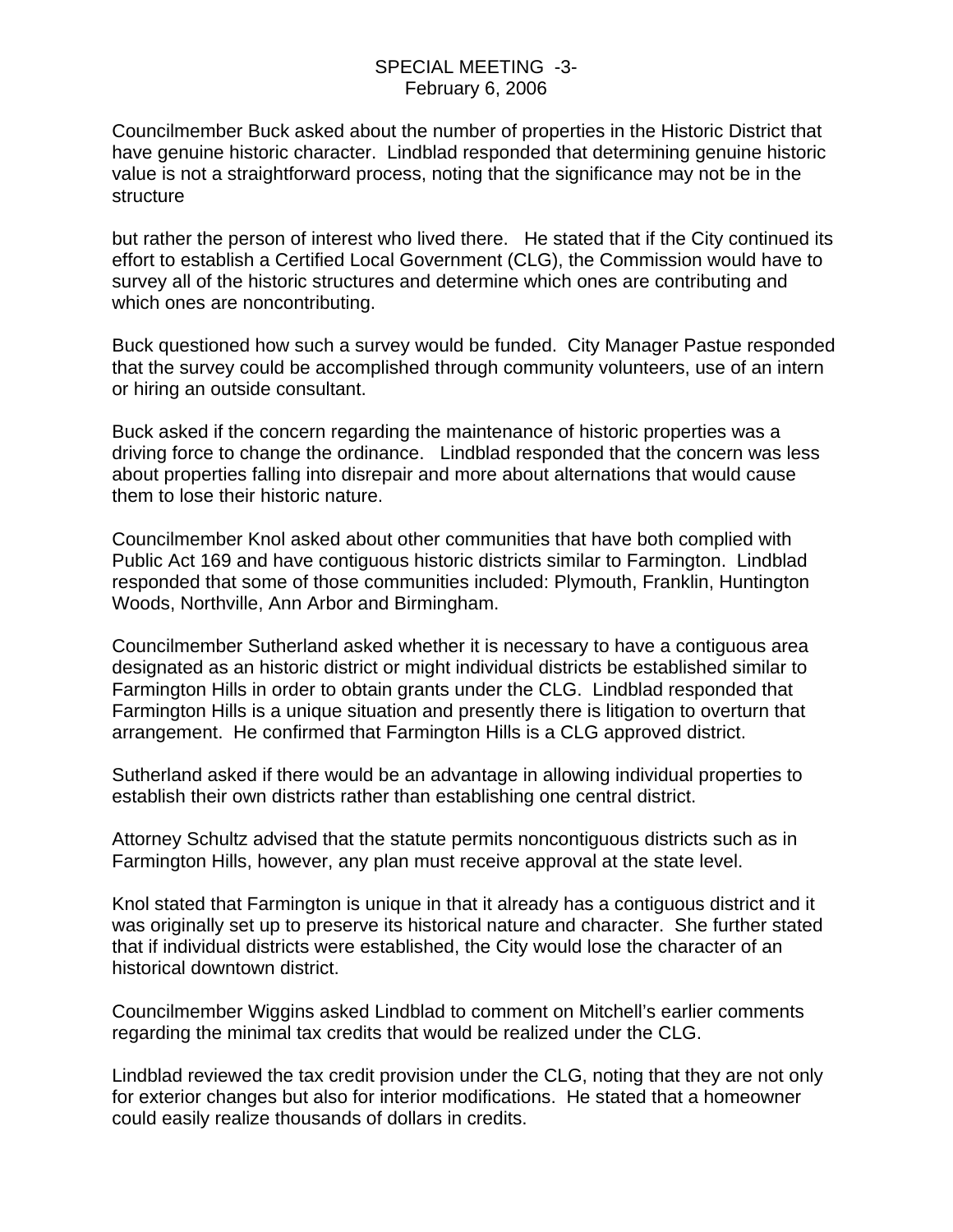### SPECIAL MEETING -4- February 6, 2006

Attorney Schultz noted that the tax credit is unrelated to the ordinance or district designation, but rather it is a state statute that is at the pleasure of the legislature and can be taken away at any time.

Responding to a question, Lindblad confirmed that the federal tax credits are for residential income properties only. He confirmed that a commercial property in the Historic District would be eligible for federal tax credits.

Mayor McShane asked if a commercial property in the Historic District would qualify for both state and federal tax credits. Lindblad responded that they would, but would be offset by each other to a certain extent.

Mayor McShane questioned whether the proposed changes would help or hinder a disabled or senior individual who needed to replace a roof or boiler. Lindblad stated that there would be no impact on a boiler purchase and probably not on the roof either because of the lower cost of an "historic" roof replacement. He confirmed that credits might be available for these purchases.

Discussion followed regarding what properties on Grand River are included in the Historic District.

McShane asked if the proposed ordinance changes are more for historic preservation or tax relief. Lindblad stated that the Committee found that residents in the Historic District are interested in maintaining the historic flavor of the district and that tax relief is secondary.

Sutherland questioned why the City did not take advantage of Public Act 169 when the Historic District was established in 1977. Mayor McShane responded that there was limited public input and the requirements were much more stringent at that time.

Knol, in referring to comments regarding the limited response to the Historic District Committee's survey, noted that in many elections proposals are passed with much lower percentages.

McShane noted that no previous city survey has had the effort and follow-up as the one from the Historic District Committee. She stated that their survey response of thirty-one percent was tremendous.

Buck noted that only one hundred thirty-three properties are involved in the Historic District, but he recognized the amount of effort put forth by the Committee in surveying them. He stated that he would feel more comfortable moving forward if a majority of those property owners were in support of the ordinance changes. He stated that he would also like to garner opinions from some of the residents outside the District.

Mayor McShane thanked Chairman Lindblad and the Committee for all of the time and effort they have put into this issue.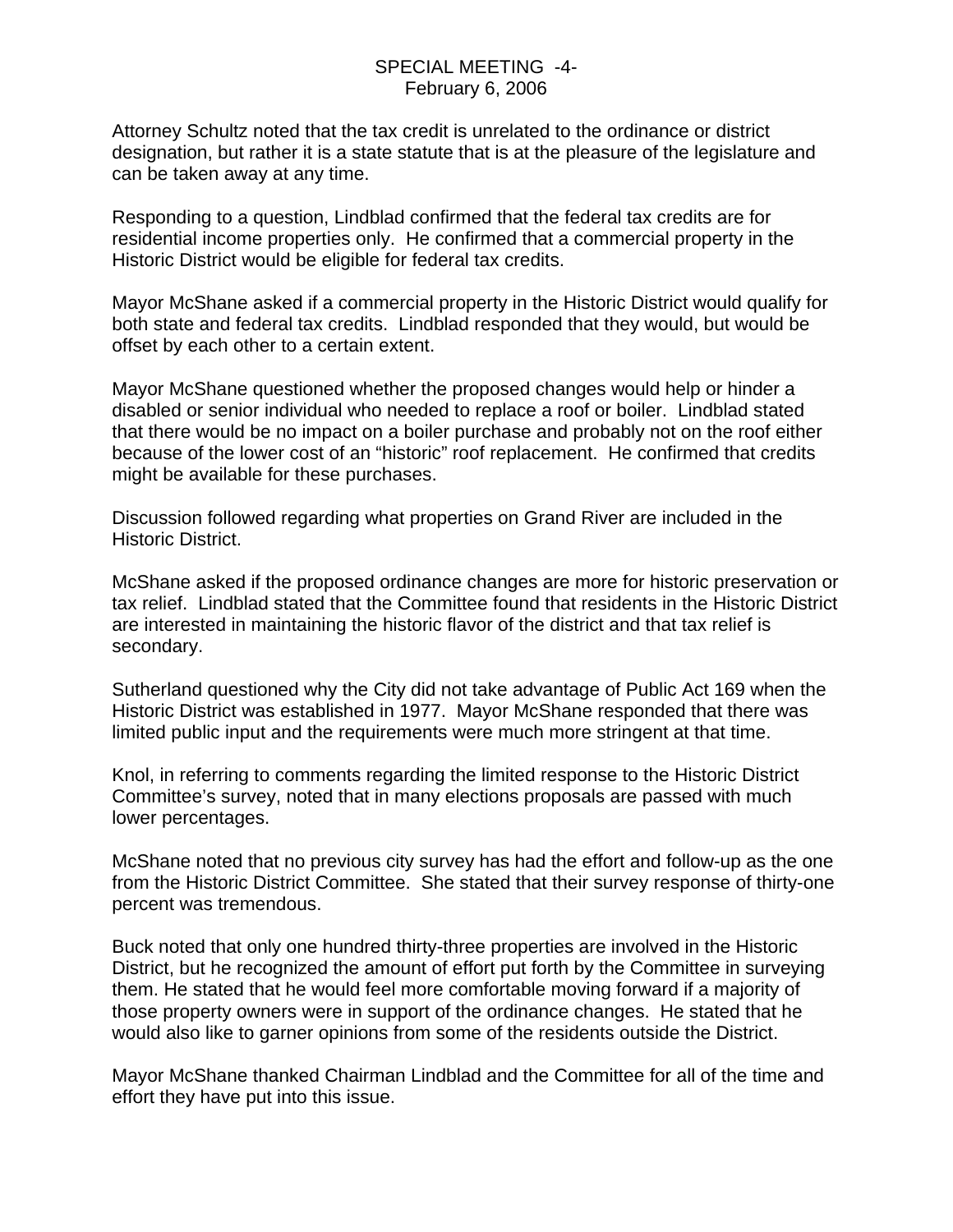## SPECIAL MEETING -5- February 6, 2006

Pastue noted questions that need to be answered as a result of the public hearing, including clarification on federal and state tax credits. He stated that Council would have to provide direction to the Committee on whether to move forward with a final report and consider whether to prepare an ordinance. He further stated that there is still time for further discussion and response to questions.

Attorney Schultz noted that in the Ann Arbor case regarding individual districts and the inclusion of its entire boundary, the court looked at the lack of a creation of the history of the proposed district. He stressed the importance of determining the assets of the Historic District.

Mayor McShane asked Lindblad to provide any suggestions or comments from the meeting to City Manager Pastue.

**02-06-021** MOTION by Knol, seconded by Wiggins, to close the public hearing. MOTION CARRIED UNANIMOUSLY.

## **PUBLIC COMMENT**

Jeff McGowan, 21052 Larkspur, asked Council to proceed with caution regarding the implementation of an ordinance that might affect property rights and increase costs to homeowners.

#### **COUNCIL COMMENT**

Buck noted Councilmember Knol's participation in the relief efforts of Hurricane Katrina victims. He thanked the Historic District Committee for their efforts and the Gundlachs for their involvement in the District.

## **ADJOURNMENT**

**02-06-022** MOTION by Knol, seconded by Wiggins, to adjourn the meeting. MOTION CARRIED UNANIMOUSLY.

 $\overline{\phantom{a}}$  , which is a set of the set of the set of the set of the set of the set of the set of the set of the set of the set of the set of the set of the set of the set of the set of the set of the set of the set of th

 $\overline{\phantom{a}}$  , which is a set of the set of the set of the set of the set of the set of the set of the set of the set of the set of the set of the set of the set of the set of the set of the set of the set of the set of th

The meeting adjourned at 8:45 p.m.

JoAnne M. McShane, Mayor

Patsy K. Cantrell, City Clerk/Treasurer

Susan K. Halberstadt, Recording Secretary

\_\_\_\_\_\_\_\_\_\_\_\_\_\_\_\_\_\_\_\_\_\_\_\_\_\_\_\_\_\_\_\_\_\_\_\_